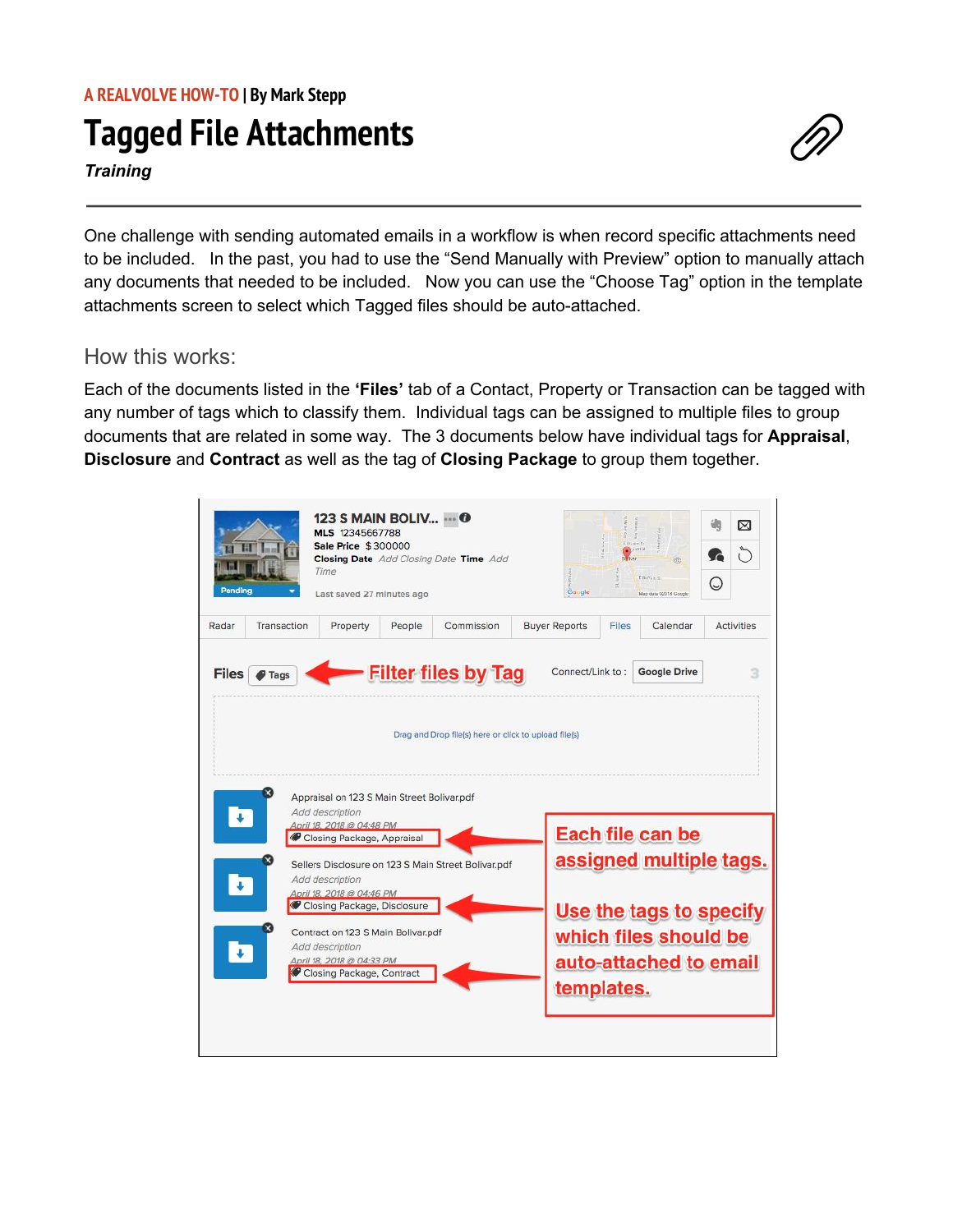To attach all documents from the files tab that is tagged with '**Closing Package**' you simply click on the **'Attachments'** icon in the toolbar of a template.

| Title*                   | Closing Information                                 | Tags | Assign a new tag    | w             |
|--------------------------|-----------------------------------------------------|------|---------------------|---------------|
| Use with*                | Transaction<br>v                                    | Via* | Email-Transactional | o             |
| Subject*                 | Closing Scheduled for [[Transaction#StreetAddress]] |      |                     |               |
| x<br>- In                | 后 眉 一<br>圃                                          |      |                     |               |
| <b>Styles</b><br>账。<br>₩ | o Source<br>$\equiv$                                |      | 22                  | IJ<br>$\star$ |
|                          |                                                     |      |                     |               |

Select the '**Choose Tags**' tab and select the tag(s) that you want auto-attached then press the [**OK**] button. In this case we want all documents in the files tab that are tagged with '**Closing Package**'. *Note*: You can select multiple tags to attach different types of documents if needed.

| <b>Upload File</b>       | Choose File | Choose Tags                |  |
|--------------------------|-------------|----------------------------|--|
| <b>Exclosing Package</b> |             |                            |  |
|                          |             |                            |  |
|                          |             | Select the tag(s) that are |  |
|                          |             | assigned to the files      |  |
|                          |             | which you want attached.   |  |
|                          |             |                            |  |

**Special Note**: If your attachment screen does not have the '**Choose Tags**' tab you will need to convert it to an enhanced template using the convert icon located next to the template name in the template list. (see: converting to enhanced templates)

| CSW: BES-2ND CHECKLIST  | <b>Track email res</b>       |
|-------------------------|------------------------------|
| CSW: BES-INTRODUCE TEAM | Convert to Enhanced Template |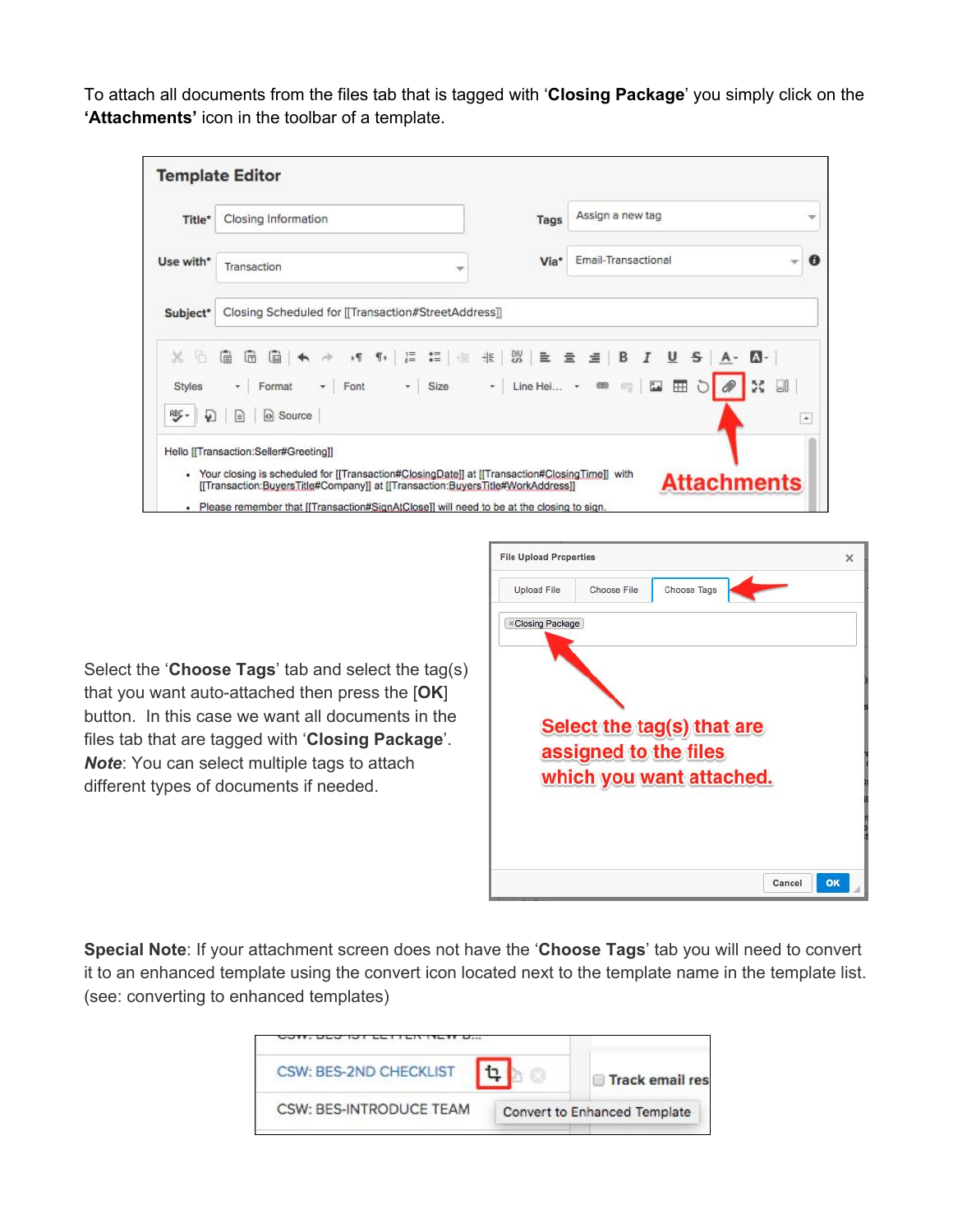The selected list of tags used to auto-attach documents to the template will be displayed at the bottom of the Template Editor screen.

| Title*                        | Closing Information                                                                                                                                                                                                                                                                                                                                                                                                                                                                                                                                                                                                                                                                                                                                                                                                                                                                                                                                                                                                                    | Tags                                                                           | Assign a new tag                                                                                                                                                                                                                              |
|-------------------------------|----------------------------------------------------------------------------------------------------------------------------------------------------------------------------------------------------------------------------------------------------------------------------------------------------------------------------------------------------------------------------------------------------------------------------------------------------------------------------------------------------------------------------------------------------------------------------------------------------------------------------------------------------------------------------------------------------------------------------------------------------------------------------------------------------------------------------------------------------------------------------------------------------------------------------------------------------------------------------------------------------------------------------------------|--------------------------------------------------------------------------------|-----------------------------------------------------------------------------------------------------------------------------------------------------------------------------------------------------------------------------------------------|
| Use with*                     | Transaction                                                                                                                                                                                                                                                                                                                                                                                                                                                                                                                                                                                                                                                                                                                                                                                                                                                                                                                                                                                                                            | Via <sup>*</sup>                                                               | Email-Transactional                                                                                                                                                                                                                           |
| Subject*                      | Closing Scheduled for [[Transaction#StreetAddress]]                                                                                                                                                                                                                                                                                                                                                                                                                                                                                                                                                                                                                                                                                                                                                                                                                                                                                                                                                                                    |                                                                                |                                                                                                                                                                                                                                               |
| h<br>x<br><b>Styles</b><br>哪, | 河 引 三<br>同<br>同<br>同<br>Font<br>$\overline{\phantom{a}}$ Size<br>Format<br>o Source<br>lэ                                                                                                                                                                                                                                                                                                                                                                                                                                                                                                                                                                                                                                                                                                                                                                                                                                                                                                                                              | 這一生<br>非 3<br>亖<br>$\star$ Line Hei $\star$                                    | $\overline{I}$<br>卓<br>B<br>U<br>$S$ $A - A$<br>호<br>▩☞  Ω  ⊞ ଠ<br>$\mathscr{D}$                                                                                                                                                              |
|                               |                                                                                                                                                                                                                                                                                                                                                                                                                                                                                                                                                                                                                                                                                                                                                                                                                                                                                                                                                                                                                                        | [[Transaction:BuyersTitle#Company]] at [[Transaction:BuyersTitle#WorkAddress]] |                                                                                                                                                                                                                                               |
|                               | Please remember that [[Transaction#SignAtClose]] will need to be at the closing to sign.<br>You will need to bring the following<br>• A valid government-issued photo I.D. (driver's license, passport).<br>. Personal checkbook - for 'just in case' purposes.<br>. Remember to have utilities set up to be taken out of your name on [[Transaction#PossessionDate]]<br>As soon as the Title Company is able to put together the HUD Settlement Statement, we will get that to you for your review.<br>**If you have a mortgage to be paid off, the payoff amount on the HUD Settlement Statement may not match the payoff amount you<br>receive directly from your bank. The time it takes to process an official statement for the title company creates a slight discrepancy in<br>amounts. Any differences and any money left in your escrow account will be refunded directly from your mortgage company after<br>Let us know if you have any questions at this time.<br>Attached you will find the closing documents for review |                                                                                | • Your routing number and account number so that title can wire your proceeds to you directly. If you have a unique<br>wiring number different from what is your on your checks such as with Bank of America, please have that ready as well. |
|                               |                                                                                                                                                                                                                                                                                                                                                                                                                                                                                                                                                                                                                                                                                                                                                                                                                                                                                                                                                                                                                                        |                                                                                |                                                                                                                                                                                                                                               |
|                               | Tags For The Files To Be Included In Email:(1)                                                                                                                                                                                                                                                                                                                                                                                                                                                                                                                                                                                                                                                                                                                                                                                                                                                                                                                                                                                         |                                                                                |                                                                                                                                                                                                                                               |
|                               |                                                                                                                                                                                                                                                                                                                                                                                                                                                                                                                                                                                                                                                                                                                                                                                                                                                                                                                                                                                                                                        |                                                                                | Displays which tag(s) are used<br>to auto-attach documents.                                                                                                                                                                                   |
| closing.<br>Closing Package   | Track email response time for this template                                                                                                                                                                                                                                                                                                                                                                                                                                                                                                                                                                                                                                                                                                                                                                                                                                                                                                                                                                                            |                                                                                |                                                                                                                                                                                                                                               |

When the template is used from a workflow or individually from a contact, property or transaction screen the system will check the files tab of the record to locate all documents with the selected tag and automatically attach them to the email before sending. This means that you no longer need to use the "Send Manually with Preview" just to manually attach files, Realvolve can do it automatically for you.